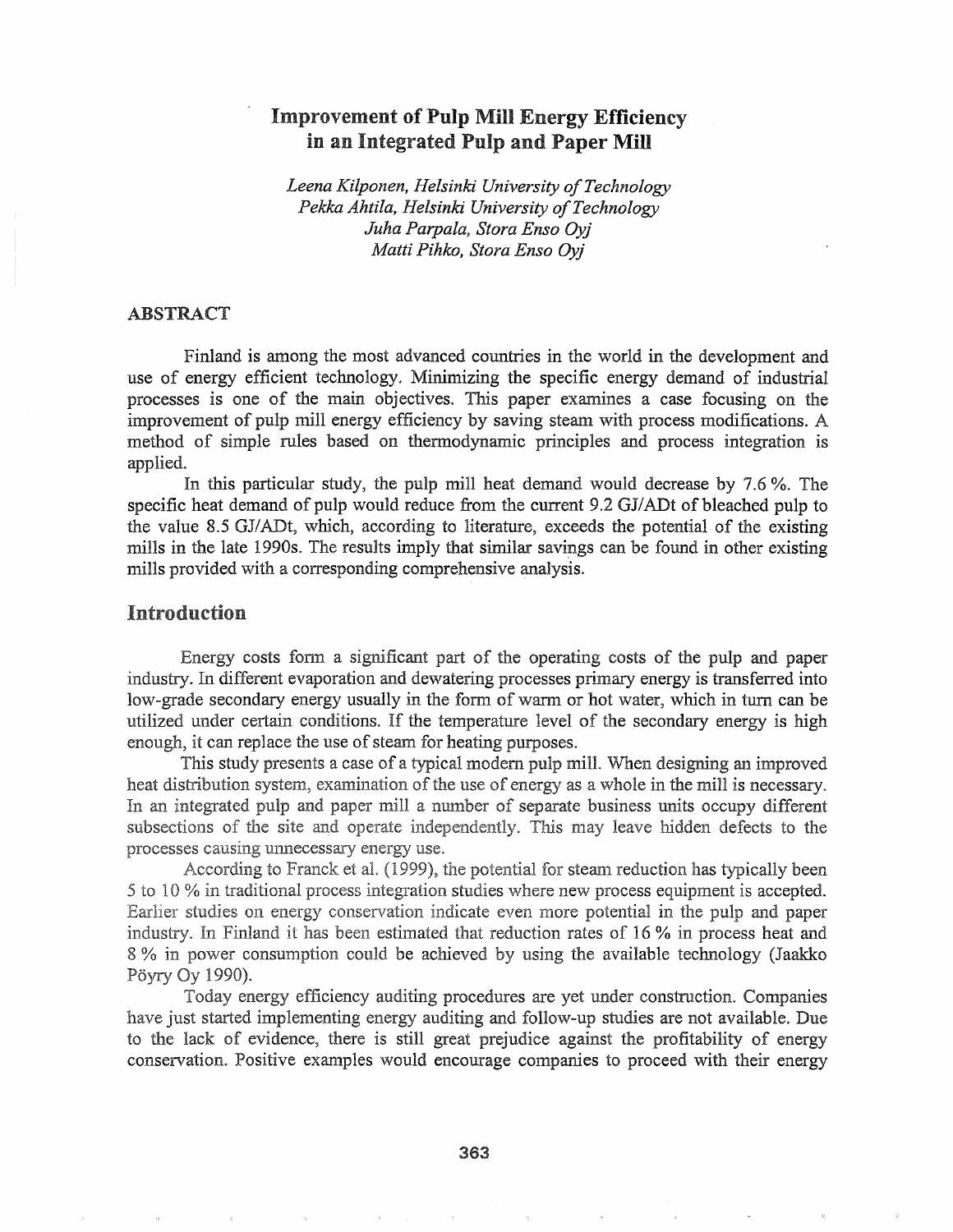conservation investments and include energy efficiency auditing as part of their standard operations.

## Methodology

In this study energy conservation calculations are based on the general rules of thermodynamics and process integration. To avoid complexity and large investment costs, the studies were made according to the following principles:

- Utilize the whole temperature potential of streams; don't mix streams at different temperatures.
- Avoid heating with primary energy at temperatures below the hottest available secondary energy.
- Study the availability of secondary energy, secure the operation of processes at all times.
- Calculate the profits and investment costs for each design. In the case of different alternatives, choose the best design according to its net present value.
- Study the effects of energy conservation on the whole process.

At the beginning of the studies the intention was to use pinch analysis in the calculations. During the background studies, however, it was found that the pinch analysis would have been too time-consuming. The advantage of pinch analysis is that it also reveals utilities where heat is transferred across the pinch, against the rules of the minimum use of energy. In an existing process following the pinch rules requires extensive work in the optimization of investment costs. In addition, the availability of secondary energy is rarely a restriction in pulp mills.

#### **Price of Saved Steam**

In this research the pricing method for saved steam is based on a publication of the Finnish Forest Industries Federation (1976), and has later been modified by Pihko (2000). The first step in the calculations is to define the price of saved high pressure steam according to the price of purchased fuels and their combustion efficiencies.

Saving steam should be based on the most expensive fuel used within the mill. A ratio term is needed ifthere are more than one fuel that is cut back. For example, oil usually serves only as backup fuel for peat and cannot be reduced without the other. The price of high pressure steam is the following:

$$
P_{\text{SHP}} = \sum_{i=1}^{n} \frac{3.6X_i P_{\text{EUR}/t,i}}{\eta_i H_i} = \sum_{i=1}^{n} \frac{X_i P_{\text{EUR/MWh},i}}{\eta_i},
$$
(1)

where  $P_{\text{SHP}}$  is the price of high pressure steam,  $X_i$  the ratio of the fuel i,  $P_{\text{EUR/L}}$  the price of fuel i,  $P_{\text{EURMWh,i}}$  the price of fuel i,  $\eta_i$  the combustion efficiency of the fuel i, and  $H_i$  the lower heating value of the fuel i. The equation has two forms according to the unit conversion of the fuel price.

The prices of saved middle and low pressure steams depend on the price of saved high pressure steam, power generation, and the price of purchased electricity. The steam consumption of a back pressure turbine depends almost linearly on the relative load of the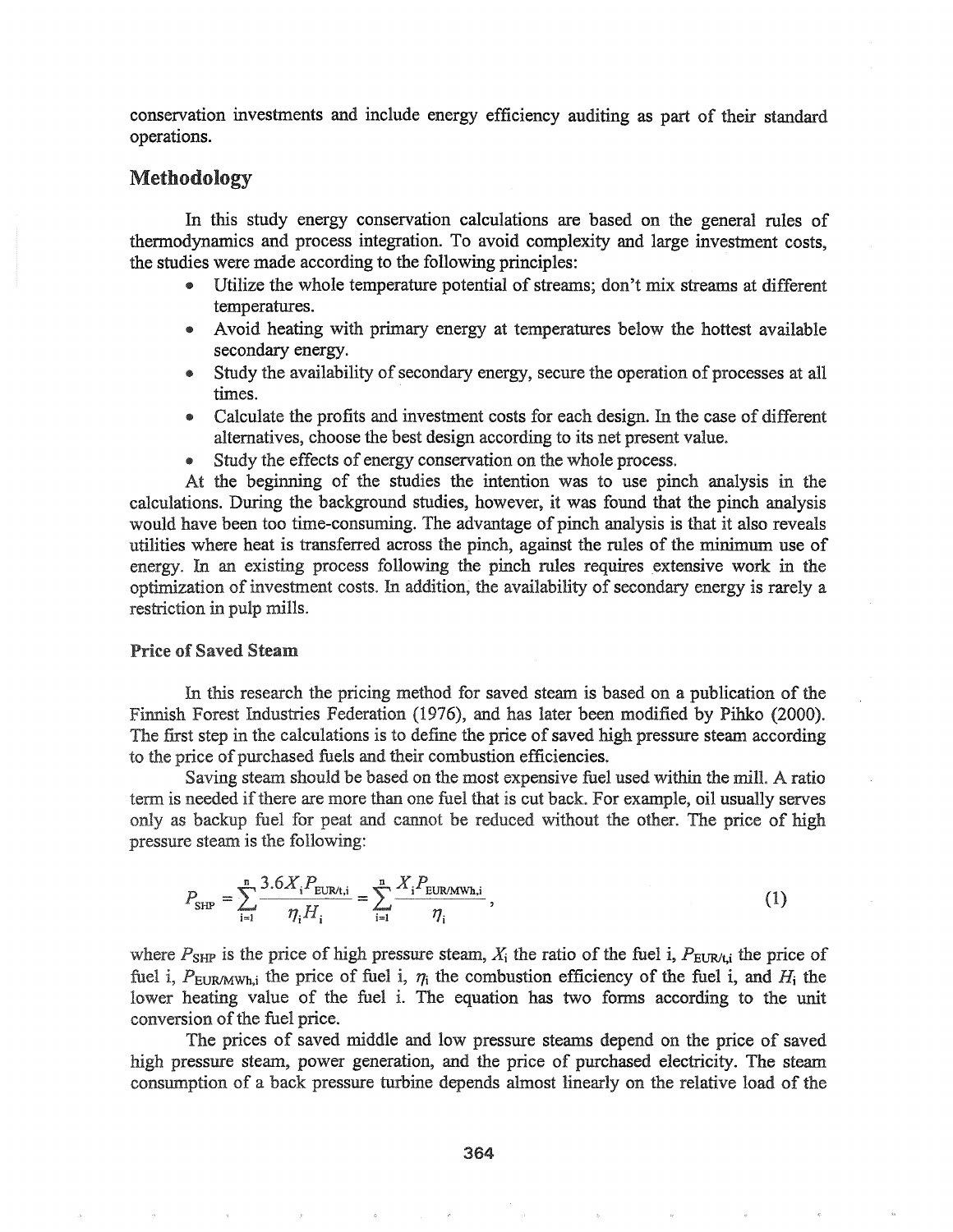turbine. The most important characteristic in back pressure power generation is the power to process heat ratio:

$$
\alpha = P_{\rm g} / Q_{\rm t}, \tag{2}
$$

where  $P_g$  is the power generation at the alternator terminals and  $Q_t$  the process heat demand.

The power to heat ratios of steams in different pressures must be calculated separately. The quantity of energy extracted in the turbine is proportional to the difference in the energy of the steam passing through the turbine. The power generation of the turbine at the alternator terminals is the following:

$$
P_{\rm g} = \dot{m}_{\rm b} (h_{\rm b} - h_2) - Q_{\rm d},\tag{3}
$$

where  $Q_{tl}$  is the turboalternator mechanical and electrical losses,  $\dot{m}_b$  the boiler steam flow,  $h_b$ the boiler steam enthalpy, and  $h_2$  the steam enthalpy after the turbine.

The definition of process heat is the following:

$$
Q_t = \dot{m}_t h_t - \dot{m}_c h_c, \tag{4}
$$

where  $Q_t$  is the process heat demand,  $\dot{m}_t$  the steam to process,  $h_t$  the process steam enthalpy,  $\dot{m}_c$  the process condensate return, and  $h_c$  the process condensate enthalpy.

The price of middle pressure or extraction steam is the following:

$$
P_{\text{SMP}} = P_{\text{SHP}} + \frac{\alpha_{\text{SMP}} P_{\text{SHP}}}{\eta_{\text{g}}} - \alpha_{\text{SMP}} P_{\text{e}} \,, \tag{5}
$$

power to heat ratio of middle pressure steam,  $\eta_{g}$  the efficiency of the turbine and turbogenerator, and  $P_{e}$  the price of purchased electricity.

The price of low pressure or back pressure steam is the following:

$$
P_{\text{SLP}} = P_{\text{SHP}} + \frac{\alpha_{\text{SLP}} P_{\text{SHP}}}{\eta_{\text{g}}} - \alpha_{\text{SLP}} P_{\text{e}}\,,\tag{6}
$$

where  $P_{SLP}$  is the price of low pressure steam and  $\alpha_{SLP}$  the power to heat ratio of low pressure steam. If the turbine has several extraction stages, the price of each steam can be calculated similar to the Equations  $(5)$  and  $(6)$ .

#### **Investment Calculation Methods**

The economic evaluation of a project's desirability requires a stipulation of a decision rule for accepting or rejecting investment projects. The next sections present the financial decision rules for wealth maximization: the net present value, payback period, and the internal rate of return.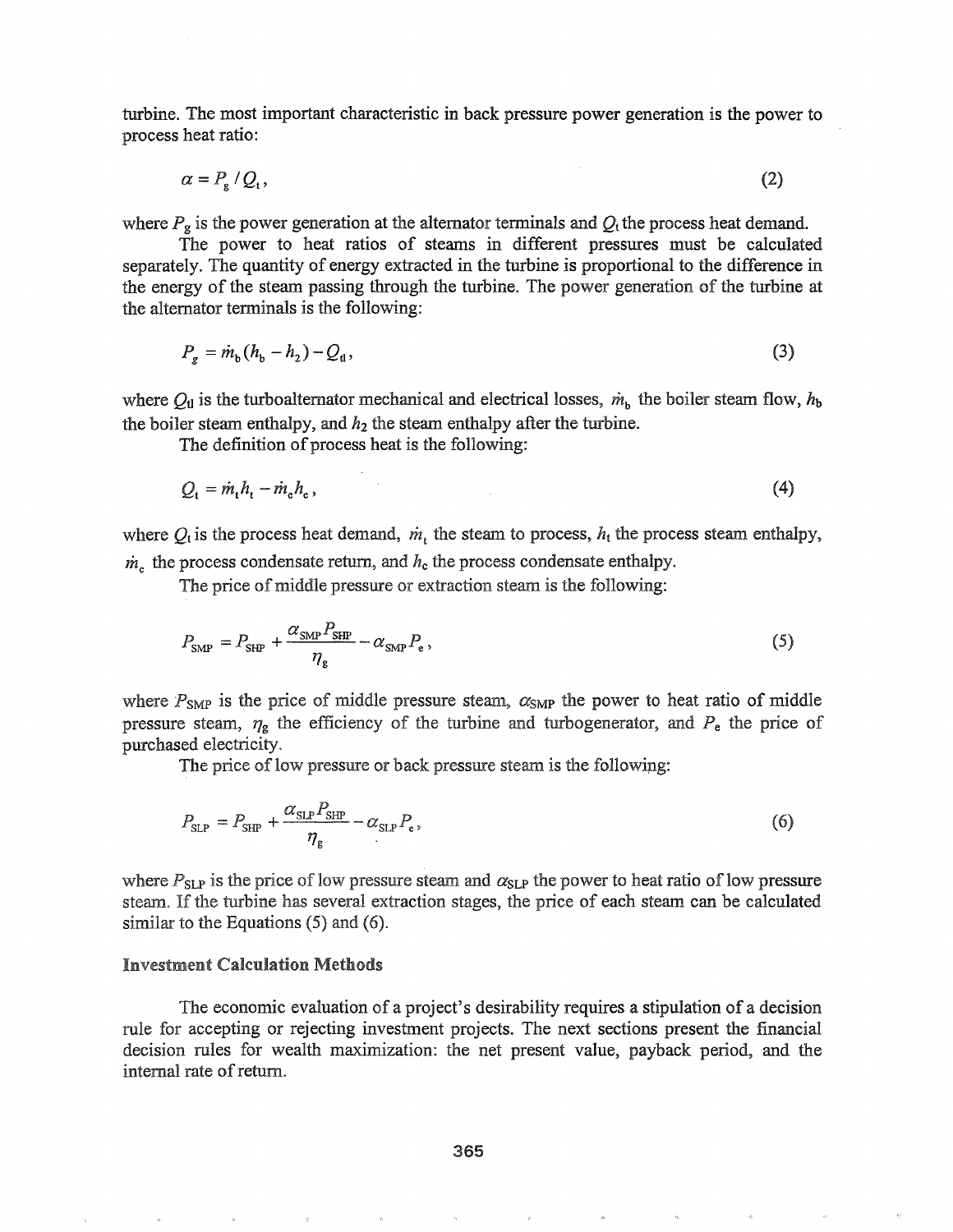Net present value. An investment proposal's net present value is derived by discounting the net cash receipts at a rate which reflects the value of the alternative use of the funds, summing them over the life of the proposal and deducting the initial outlay (Levy  $& Samat$ 1990). In this study, the net present value (NPV) can be defined as follows (Uusi-Rauva et al. 1993):

$$
a_{n'i} = \frac{(1+i)^n - 1}{i(1+i)^n},\tag{7}
$$

$$
V_0 = a_{n'i} \cdot S \text{ , and } \tag{8}
$$

$$
NPV = V_0 - I_0,\tag{9}
$$

where  $NPV$  is the net present value,  $I_0$  the initial investment outlay,  $V_0$  the net profit present value, S the net cash receipt at the end of year  $n$ ,  $n$  the operation time,  $i$  the discount rate i. e. the required minimum rate of return on new investment, and  $a_{n/i}$  the present value coefficient.

If the outcome of the net present value is positive, the investment is acceptable. Net present value is the most reliable feasibility indicator since it reflects the absolute magnitude of the project (Levy  $\&$  Sarnat 1990). The larger the value is the better the profits.

Payback period. The payback period gives the number of years required to recover the initial investment outlay from a project's future cash flows. The payback can be calculated using the formula (Levy & Sarnat 1990):

Payback period = 
$$
\frac{\text{Initial investment outlay}}{\text{Annual cash receipts}}.
$$
 (10)

The method has rather obvious defects. It concentrates solely on the receipts within the payback period; receipts in later years are ignored.

The payback period is often falsely used as an argument for rejecting profitable energy conservation investments. For example, Diesen (1998) suggests that the payback time should be less than 3-4 years to accept an investment. The reason for this is that a higher output provided by the implementation cannot be achieved due to limitations, complications, and bottlenecks that the implemented investment reveals elsewhere in the production line. In other words, Diesen's recommendation includes a certain margin for an unknown risk.

Internal rate of return. The internal rate of return (IRR) is defined as the rate of discount, which equates the net present value of the cash flow to zero (Levy  $\&$  Sarnat 1990). If the internal rate of return is greater than the required rate of return of the investment, the investment is acceptable. The internal rate of return can be compared with the cost of funds to yield a 'margin of profit'. Mutually exclusive decisions should be dictated by differences between the alternative proposals' net present values and not by their internal rates of return.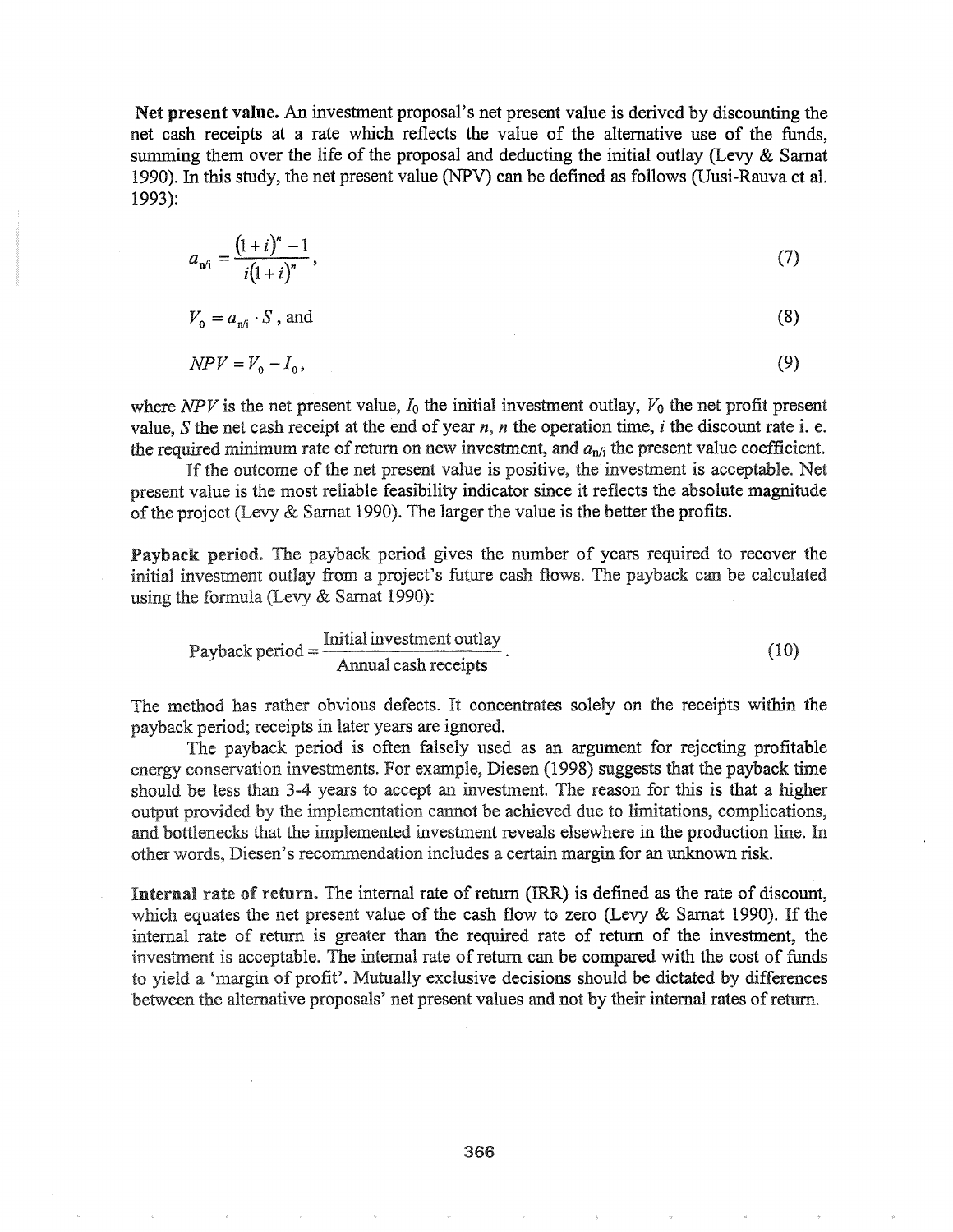# Subject Analysis

In this study the subject of investigation is the Stora Enso Fine Papers Oy Oulu Mills (Figure 1). The mills include a sulfate pulp mill, a paper mill with two paper machines PM6 and PM?, and a sheeting plant. The capacity of the pulp mill is 370 **000** t/a of elementary chlorine free (ECF) pulp. The paper mill produces coated art paper, using as its raw material fully bleached softwood and hardwood pulps from the pulp mill. The capacity of PM6 is 420 000 t/a and PM7 382 000 t/a. The capacity of the sheeting plant is 300 000 t/a.



**Figure 1. Stora Enso Fine Papers Oy Oulu Mills** 

The pulp mill excess heat and power are utilized in the paper mill and chemical industry located nearby. The incineration of heavy black liquor takes place in the chemical recovery boiler SK7. The rest of the heat energy for the process is produced in the fluidized bed boiler K3 fuelled by bio-fuels and peat. Back pressure turbines T5 and T6 convert a part of the steam energy into electrical energy. The rest of the power demand is covered by purchased electricity.

In the Oulu Mills the savings in energy were found by analyzing and looking for alternative process options from the process streams. Separate flow sheets were drafted for the mills' primary heat system and the pulp mill warm water system (see Appendices 1-3). The purpose was to define the temperature levels, flow rates, and the distribution of the main heat streams in the process. The flow sheet of the pulp mill warm water system was especially important because it revealed the availability of secondary energy for any alternative use.

According to Gullichsen and Fogelholm (2000), the heat demand of the existing pulp mills is on average 11-12 GJ/ADt of bleached pulp. The average heat demand of the Quiu pulp mill is only 9.2 GJ/ADt, which is very close to the 8.5-9 GJ/ADt potential of the existing mills in the late 1990s. In this sense, the Qulu pulp mill is already energy efficient.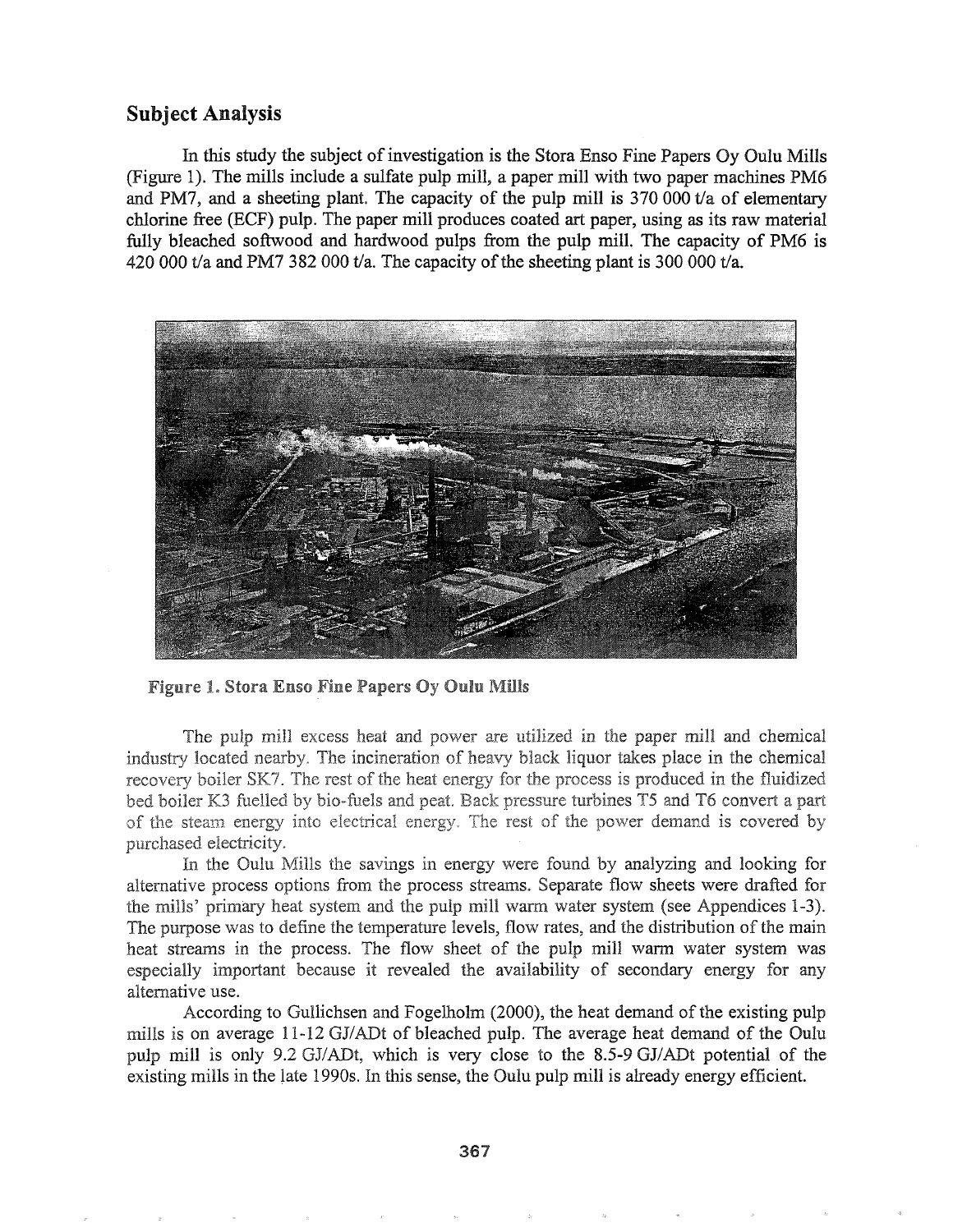The current study focused on five potential energy saving opportunities found by investigating the pulp mill steam utilities. The preheating of chemically treated water with scrubber water would require adding a third heat exchanger between the two current heat exchangers in the drying department. The circulation water used in wood deicing could be heated indirectly with scrubber water. Scrubber water could also be used for the preheating of the recovery boiler combustion air. The whole temperature potential of the hot water from the turpentine condenser could be utilized by connecting the stream directly to displacement bleaching. The rest of the hot water could be used for preheating of the circulation water in the mill district heating system.

To evaluate the feasibility of the found opportunities, it was necessary to analyze the duration curves of all process variables affecting the designs. The investment costs of the proposed modifications were also determined.

#### Results

The results with three investment calculation methods are shown in Table 1. The discount rate of the net present value is 15 % and the operation times are 10 to 15 years. The price of purchased electricity is so decisive on the results that the calculations were made with two prices 25.2 and 33.6  $\epsilon$ /MWh according to the estimated future minimum and maximum prices of electricity in the Nordic Power Exchange (Nord Pool). As seen in Table 1, the negative impact of loss of cogeneration power is the greater the higher the price of purchased electricity.

The designs with positive net present values are profitable. Only one design, the preheating of the recovery boiler combustion air, was found to be uneconomic due to its large investment costs. The costs would be considerably lower in a new mill. The total net present value of the profitable designs is  $815\,000 - 1\,561\,000 \,\epsilon$  depending on the price of electricity. The preheating of chemically treated water is the most profitable, hot water tank by-pass the next etc.

Table 2 presents the estimated potential for saving heat with the five proposed modifications. The annual savings in heat energy would be 70.9 GWh. This is equal to 7.6 % of the pulp mill heat demand. The pulp mill heat demand would drop to 8.5 GJ/ADt which exceeds the estimated potential of the existing mills in the late 1990s.

Electricity production decreases by 2.0 MW due to the loss of cogeneration power. This is equal to 3.1 % of the Oulu Mills total power production. There will also be a small increase (166 kW) in the pulp mill power demand in winter due to the increased pumping of the scrubber water.

Emissions reduction in the Quiu Mills is based on the use of peat. The use of peat decreases by 15.3 % which is equal to 26 600 t/a. Accordingly, the carbon dioxide emissions reduce by 25 100 t/a, the sulfur dioxide emissions by 53 t/a, and the nitrogen oxides by 740 t/a.

The reduction in the Oulu Mills'  $CO<sub>2</sub>$  balance is 5.1%. The total  $CO<sub>2</sub>$  balance includes all fossil fuels in use at the mills: peat, oil, and liquefied petroleum gas (LPG). Oil is used in the lime kiln, and as backup fuel in the recovery and fluidized bed boilers. LPG is used in the IR dryers of the two paper machines. A flow sheet of the pulp mill warm water system after the changes is presented in Appendix 4.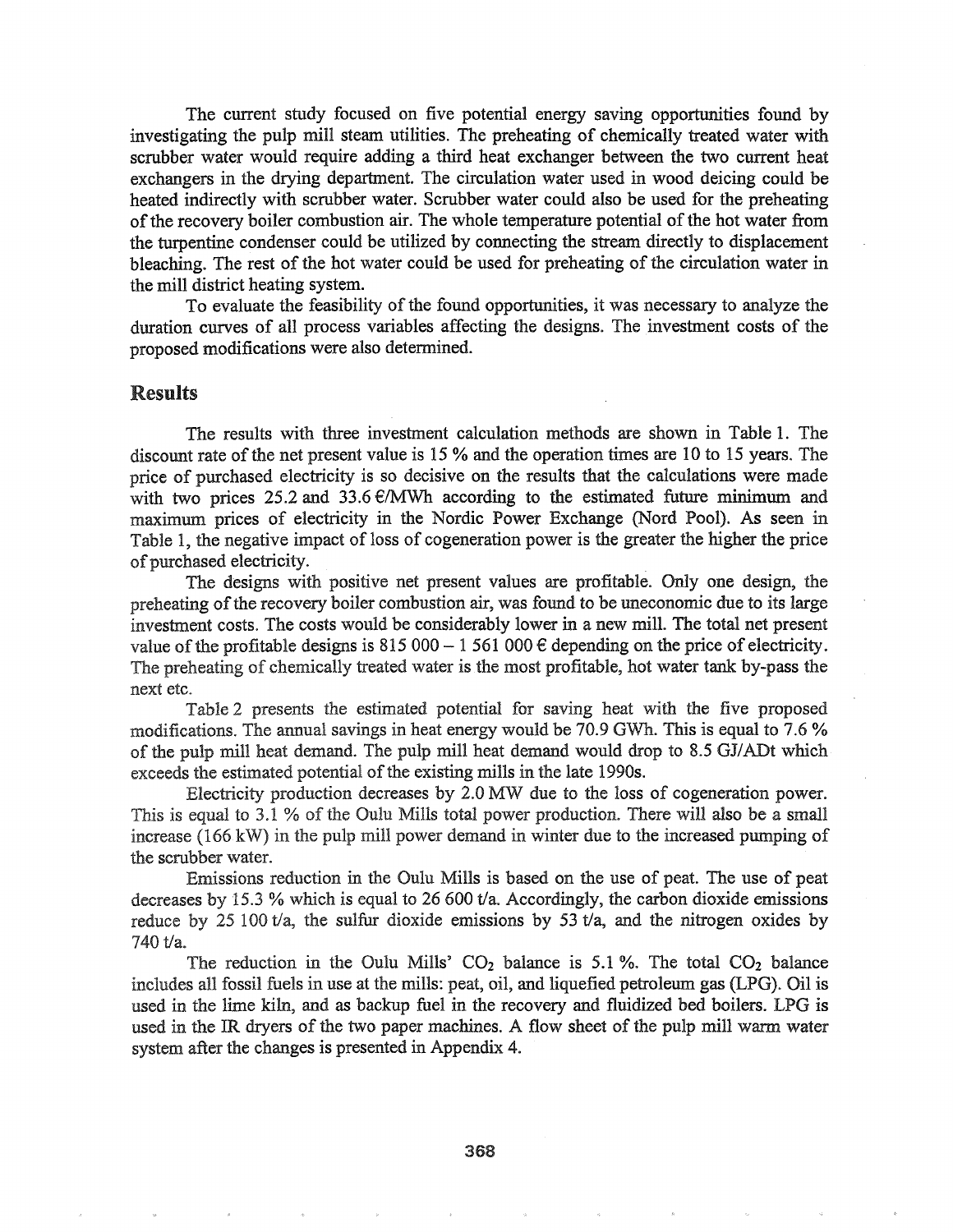### Table 1. Results of Investment Calculations

| Case I:<br>Electricity 33.6 EUR/MWh    | Net present<br>value<br>[EUR]        | Payback<br>period<br>[a] | Internal rate<br>of return<br>[%] |
|----------------------------------------|--------------------------------------|--------------------------|-----------------------------------|
| Preheating of chemically treated water | 547 300                              | LO.                      | 101                               |
| Hot water tank by-pass                 | 173 600                              | 0.5                      | 216                               |
| Wood deicing                           | 56 300                               | 4.7                      | 20                                |
| Mill district heating                  | 37 300                               | 3.8                      | 26                                |
| Preheating of SK7 combustion air*)     | -487 900<br>$\overline{\mathcal{L}}$ | 12 1                     |                                   |

Max. 814 600

| Case II:                               | Net present    | Payback | Internal rate |
|----------------------------------------|----------------|---------|---------------|
| Electricity 25.2 EUR/MWh               | value          | period  | of return     |
|                                        | <b>IEURI</b>   | [a]     | [%]           |
| Preheating of chemically treated water | 939 200        | 0.6     | 139           |
| Hot water tank by-pass                 | 283 700        | 0.3     | 340           |
| Wood deicing                           | 240 700        | 29      | 35            |
| Mill district heating                  | 97 500         | 2.4     | 42            |
| Preheating of SK7 combustion air*)     | $-251600$      | 8.0     | 9             |
|                                        | Max. 1 561 200 |         |               |

\*) uneconomic, not included in the max. values

| Process modification                   | WWh/a  |
|----------------------------------------|--------|
| Preheating of chemically treated water | 39.000 |
| Preheating of SK7 combustion air*)     | 24 400 |
| Wood deicing                           | 15 800 |
| Hot water tank by-pass                 | 11 000 |
| Mill district heating                  | 5 100  |
|                                        |        |

#### Table 2. Estimated Heat Energy Savings per Year

\*) uneconomic, not included in the max. value

# **Comments and Conclusions**

This study confirms that process integration still has a substantial profit potiential in the pulp and paper industry. In this particular case, applying a method of simple rules resulted a heat saving potential of 7.6 % in a pulp mill performing well according to the current standards.

A thorough evaluation of the whole mill is a prerequisite to any process integration study. The effects of the proposed modifications have to be carefully analyzed to avoid bottlenecks which would ultimately restrict the operation time of the investments. After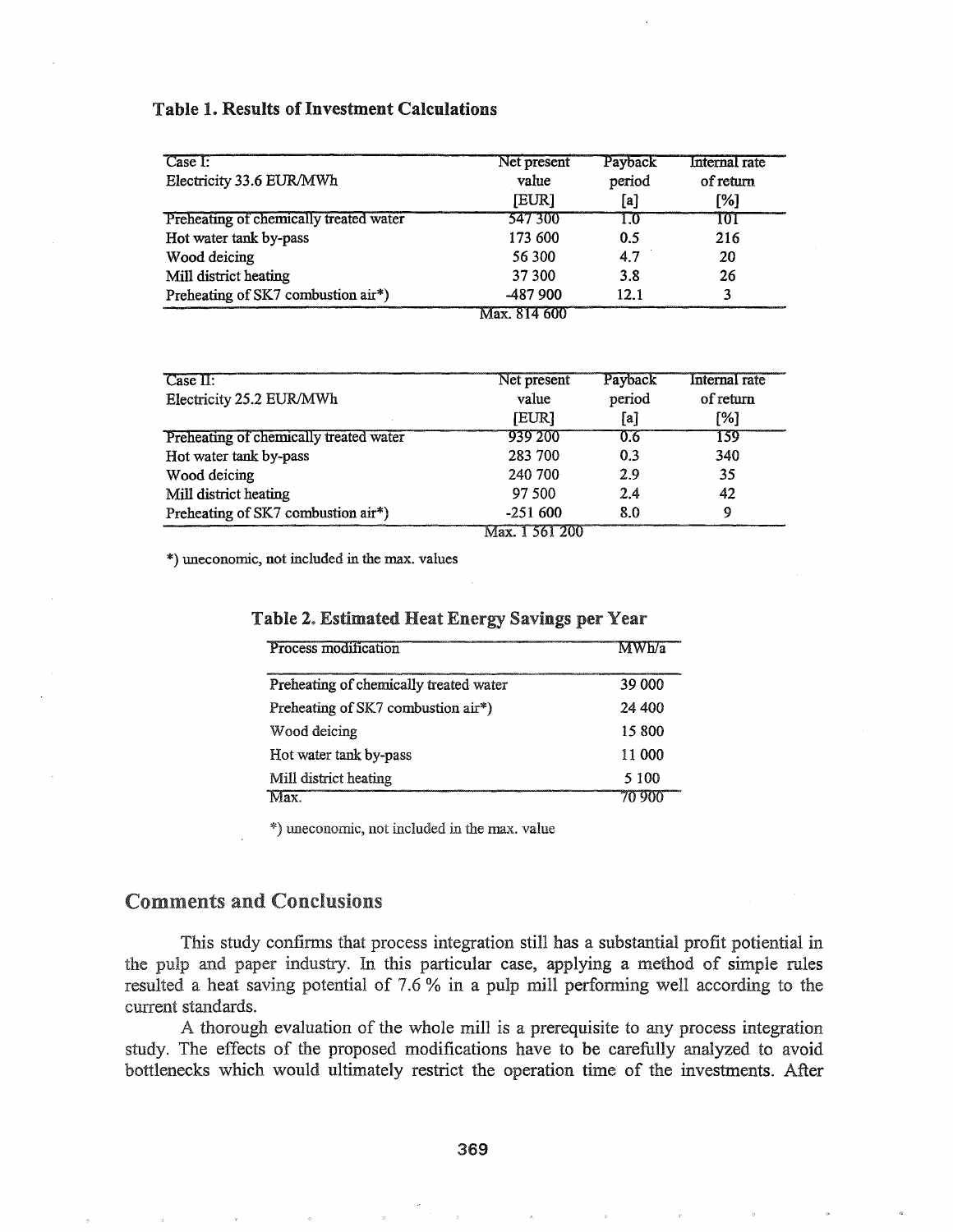determining the best opportunities, alternative proposals should be evaluated against their costs, risks, and profits by using the net present value as the primary criterion.

When companies are striving for better competitiveness, the improvement of energy efficiency is often mentioned as one of the tools. In practice, few companies are active in utilizing their full potential. In conclusion, energy conservation is an area which will require increasing resources in the future - an aspect that has yet to be widely recognized.

#### Acknowledgements

This research was financed by Stora Enso Oyj and is the second phase of the research project "The Effective Use of Bio-Fuels in Combined Heat and Power Production in Integrated Pulp and Paper Mills" led by Professor Pekka Ahtila at Helsinki University of Technology. The authors wish to thank the personnel of Stora Enso Fine Papers Oy Quiu Mills for their helpful comments.

#### References

- Diesen, M.. 1998. *Economics of the Pulp and Paper Industry. Papermaking Science and Technology, Part* 1. Jyvaskyla, Finland: Finnish Paper Engineers' Association, and TAPPI.
- Finnish Forest Industries Federation. 1976. *Energian hankinta ja hinta [Purchase and Price of Energy]*. Helsinki, Finland: FFIF. (in Finnish)
- Franck, P.-Å., Åsblad, A., and Berntsson, T. 1999. "Process Integration Applications in the Pulp and Paper Industry." *In Proceedings of P/'99 International Conference on Process Integration, Volume* L *Papers.* Copenhagen, Denmark. March 7-10, 1999. Vanlose, Denmark: Nordic Energy Research Programme and International Energy Agency.
- and Fogelholm, 2000. *Chemical pulping. Papermaking Science and Technology, Part 6B.* Jyvaskyla, Finland: Finnish Paper Engineers' Association and TAPPI.
- *1990. Energiankiiyton tehostamismahdollisuudet Suomen massa- ja paperiteollisuudessa [Opportunities to Improve Energy Usage in the Finnish Pulp and Paper Industry}.* Helsinki, Finland: Jaakko Poyry Oy. (in Finnish)
- Levy, H., and Sarnat, M. 1990. *Capital Investment & Financial Decisions*. 4<sup>th</sup> edition. Cambridge, United Kingdom: Prentice Hall.
- Haverila, and Kouri. 1993& *Teollisuustalous [Industrial Economics}.* Tampere, Finland: Infacs Johtamistekniikka Oy. (in Finnish)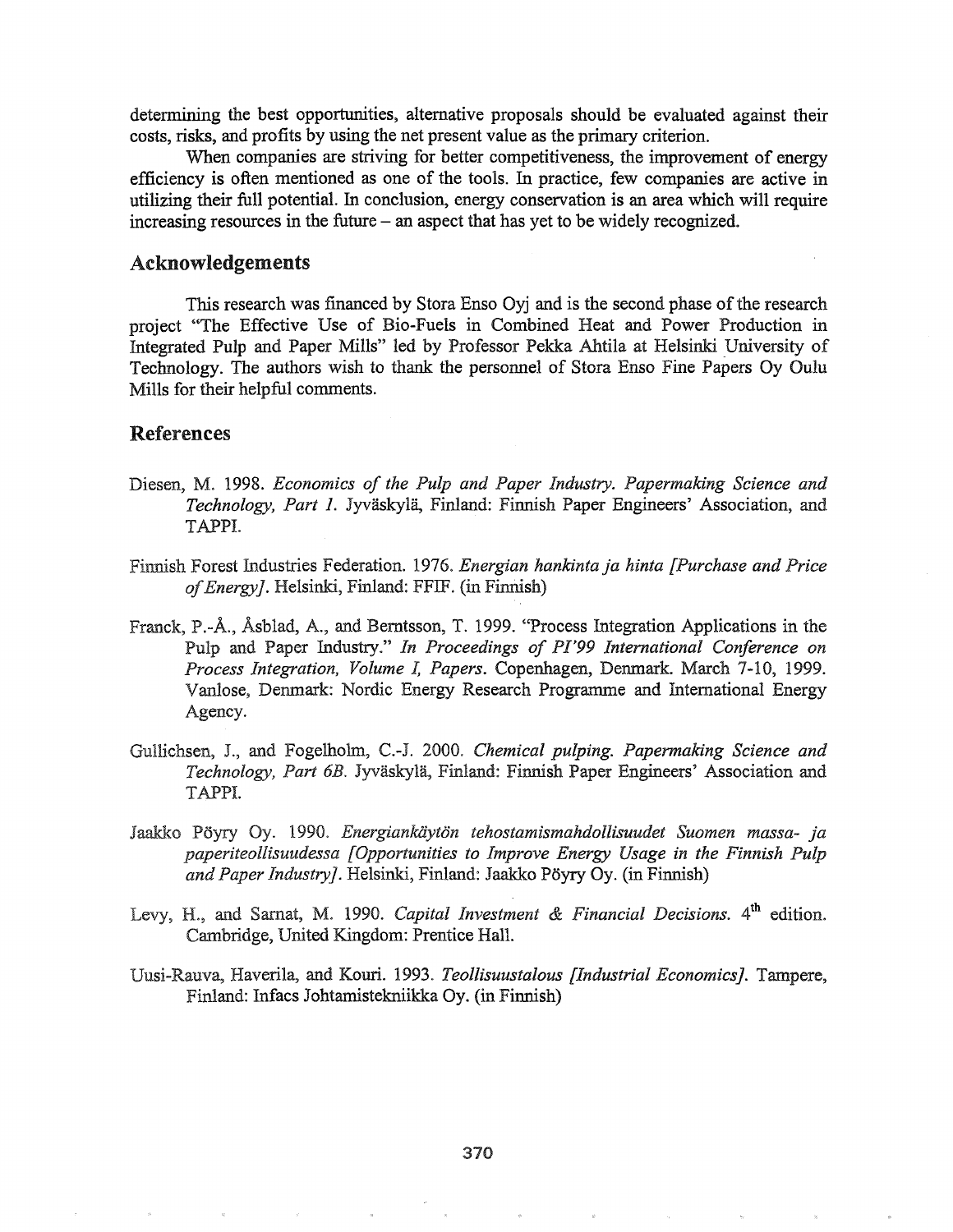#### APPENDIX 1: Flow Chart of Primary Heat, Summer 1 Jul - 30 Nov 1999

Production 1086 t/d 90 % bleached pulp Average outside temperature 10°C

Pulp mill 25.8 MW



371

 $\phi$ 

 $\hat{\theta}$ 

 $\hat{\phi}$ 

 $\bar{b}$ 

 $\hat{c}_i$ 

 $\bar{q}$ 

 $\langle \rho \rangle$ 

 $\bar{\mathcal{A}}$ 

 $\bar{b}$ 

 $\gamma_{\rm i}$ 

 $\mu$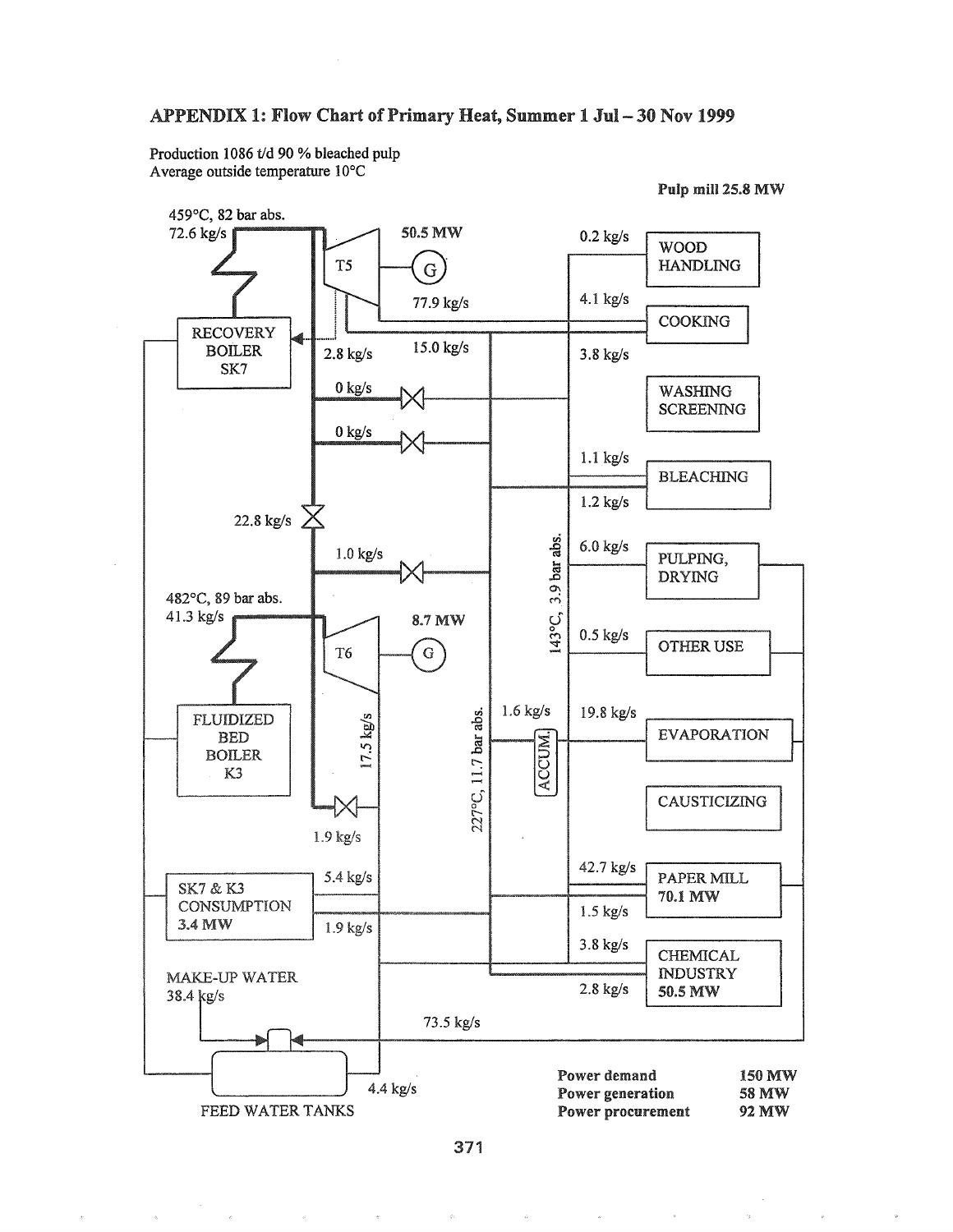#### APPENDIX 2: Flow Chart of Primary Heat, Winter 1 Dec 1999 - 31 Mar 2000

Production 1032 t/d 90 % bleached pulp Average outside temperature -6°C

Pulp mill 25.3 MW



372

 $\bar{\phi}$ 

 $\hat{\theta}$ 

 $\hat{\boldsymbol{x}}$ 

 $\gamma_{\rm e}$ 

 $\hat{\theta}$ 

 $\eta$ 

 $\mathbf{A}$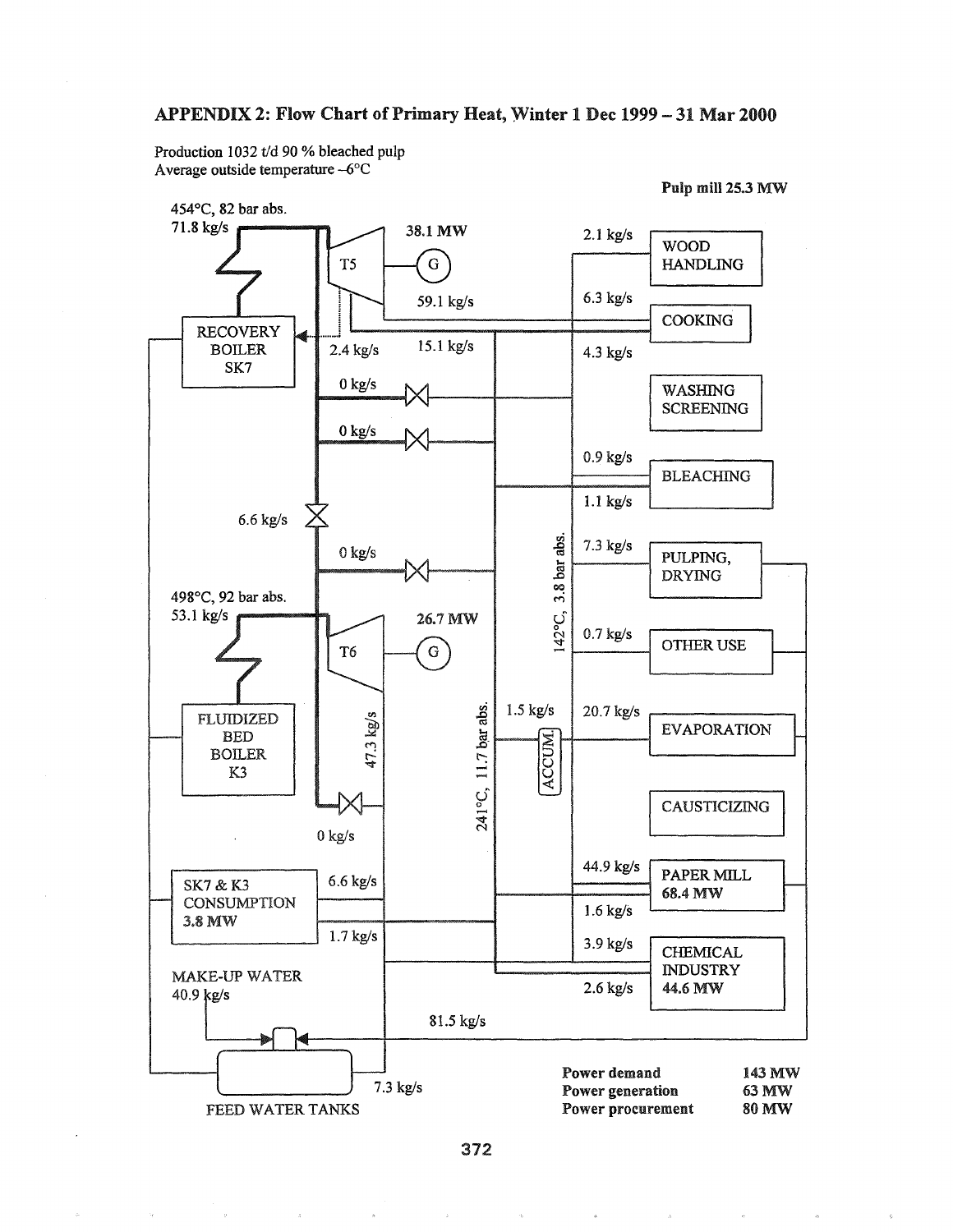

APPENDIX 3: Warm Water System, 1 Dec 1999 --31 Mar 2000

373